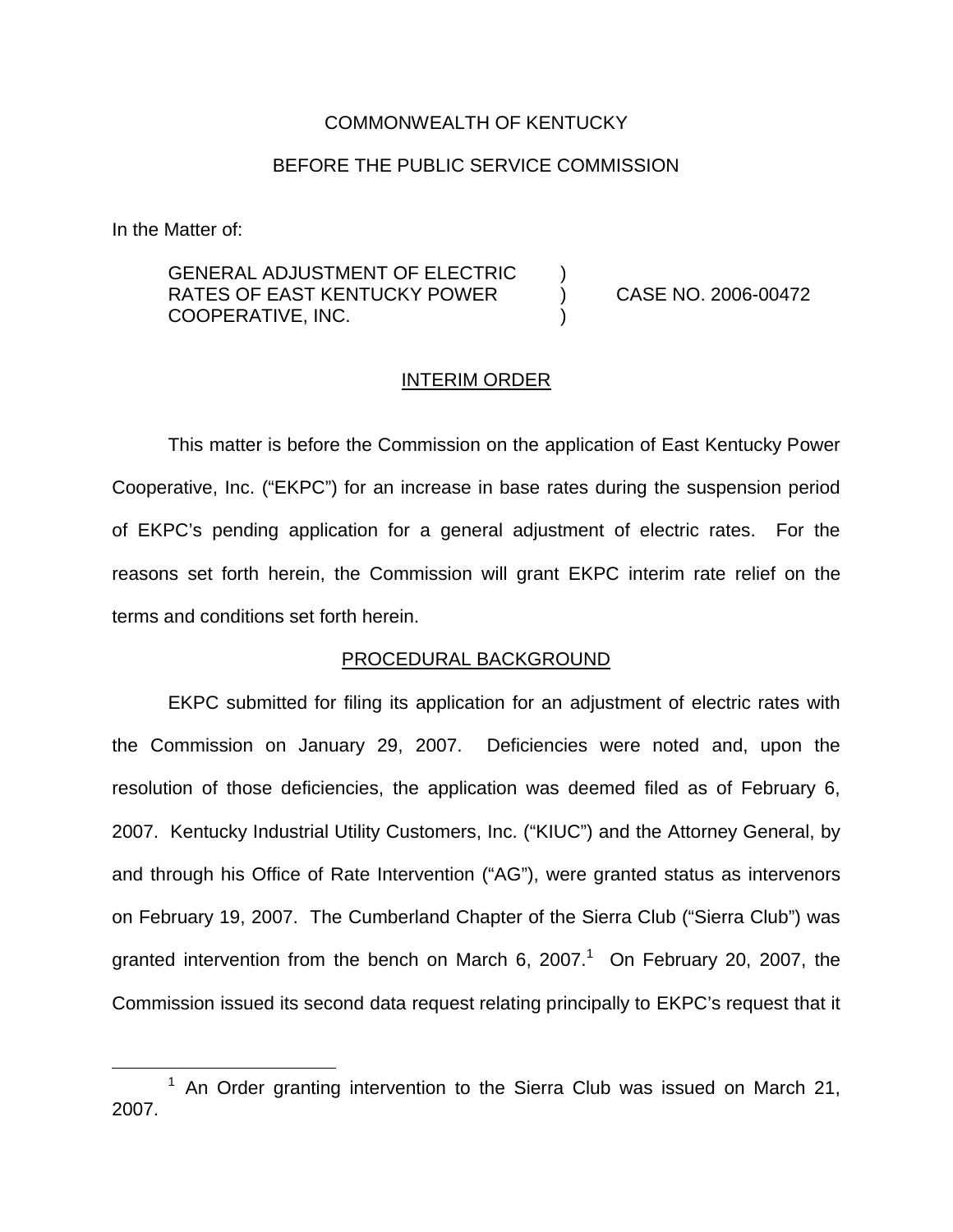be granted interim rate relief in the amount of \$43.3 million during the suspension period. Also on that date, the AG issued his initial set of data requests to EKPC. EKPC filed its responses to both data requests on February 27, 2007.

A hearing scheduled for March 6, 2007 was continued when EKPC failed to provide timely public notice of the hearing. In place of the hearing, however, representatives of EKPC, KIUC, the AG, and the Sierra Club engaged in settlement discussions and arrived at a settlement in principle. $^2$  In an Order entered on March 16, 2007, the Commission noted that despite the terms of any settlement the parties might be able to reach, EKPC ultimately had the burden to demonstrate that the statutory criteria set forth in KRS 278.190(2) were satisfied as a prerequisite to any interim rate relief award.

On March 22, 2007, a hearing was held in the Commission's offices in Frankfort for the purpose of providing testimony on EKPC's request for interim rate relief. Upon the conclusion of the hearing, EKPC agreed to file additional information with the Commission no later than March 27, 2007. Parties were also invited to file briefs on or before March 27, 2007. The Sierra Club, EKPC, and the AG availed themselves of the opportunity to do so.

#### DISCUSSION

As a general matter, prudently managed utilities will not willingly place themselves in a position where interim rate relief during the suspension period is necessary to avoid a material impairment of the utility's credit or operations. This is especially true of rural electric cooperative corporations. KRS 279.095 provides that a

 $2$  Sierra Club subsequently refused to sign the settlement agreement.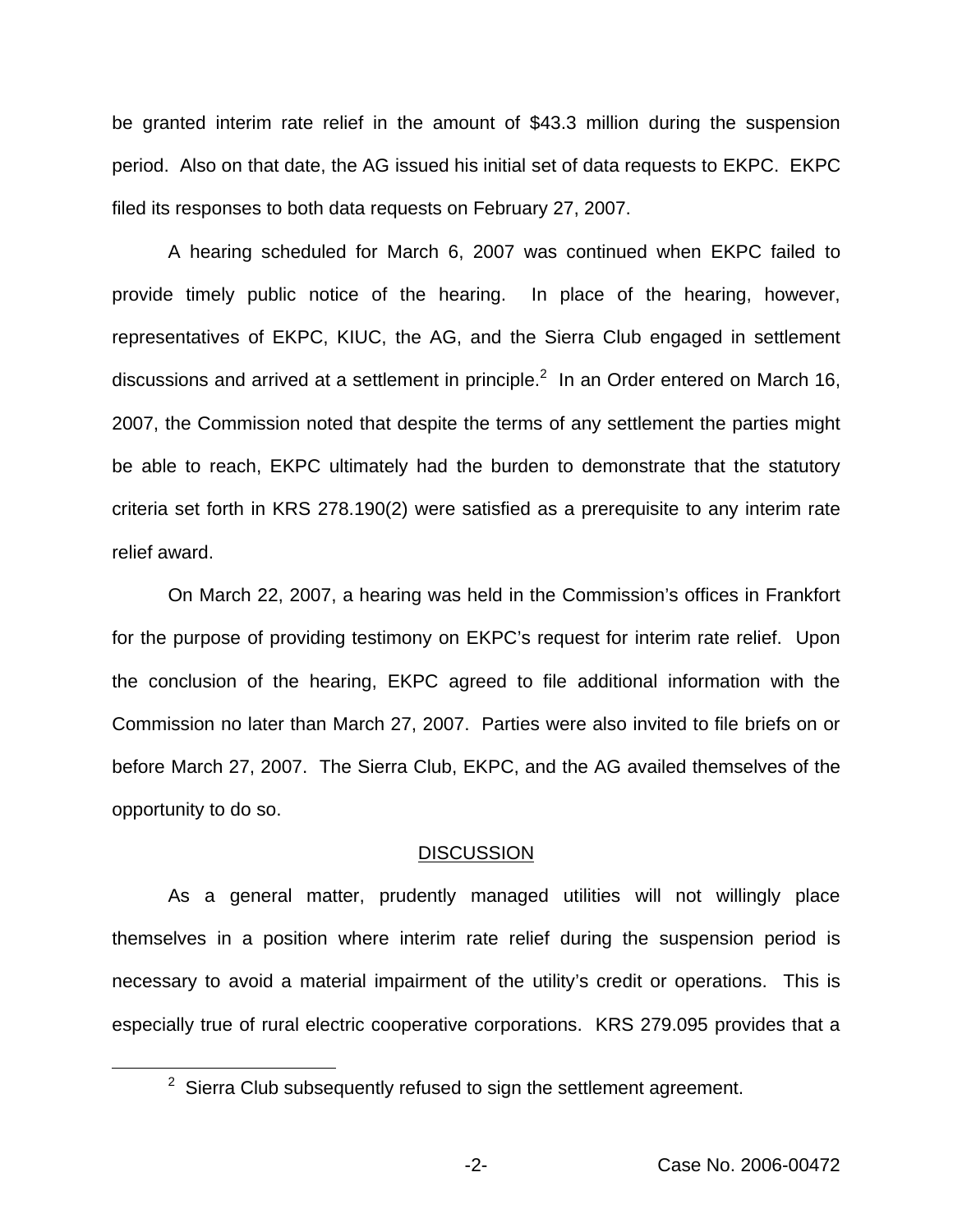cooperative "shall be operated on a nonprofit basis for the mutual benefit of its members and patrons." While low rates are desirable, this must be balanced against the necessity that a cooperative remain financially and operationally viable. With the shadow of Big Rivers Electric Corporation's bankruptcy only recently receding in the memory of Kentucky utility jurisprudence, all directors and officers of jurisdictional utilities should take note that the extraordinary relief authorized under KRS 278.190(2) is just that – extraordinary. In other words, only where the financial or operational condition of a utility has deteriorated to a perilous extent has the General Assembly authorized the Commission to utilize the procedures of KRS 278.190(2), which states in relevant part:

> [I]f the commission, at any time, during the suspension period, finds that the company's credit or operations will be materially impaired or damaged by the failure to permit the rates to become effective during the period, the commission may, after any hearing or hearings, permit all or a portion of the rates to become effective under terms and conditions as the commission may, by order, prescribe.

In measuring the record against the statutory criteria, we will examine each element of the statute in turn – first EKPC's potential credit impairment and then EKPC's potential operational impairment.

## Credit Impairment

EKPC has a two-tiered debt structure. Approximately \$1.7 billion of EKPC's existing debt is subject to a 2004 Restated and Consolidated Mortgage and Security Agreement (the "Mortgage Agreement") with the Rural Utilities Service ("RUS").<sup>3</sup> The total allowable debt under the Mortgage Agreement is \$3 billion. Additionally, EKPC

<sup>&</sup>lt;sup>3</sup> EKPC Notes to Consolidated Financial Statements December 31, 2006 and 2005, Note 5-Long-Term Debt.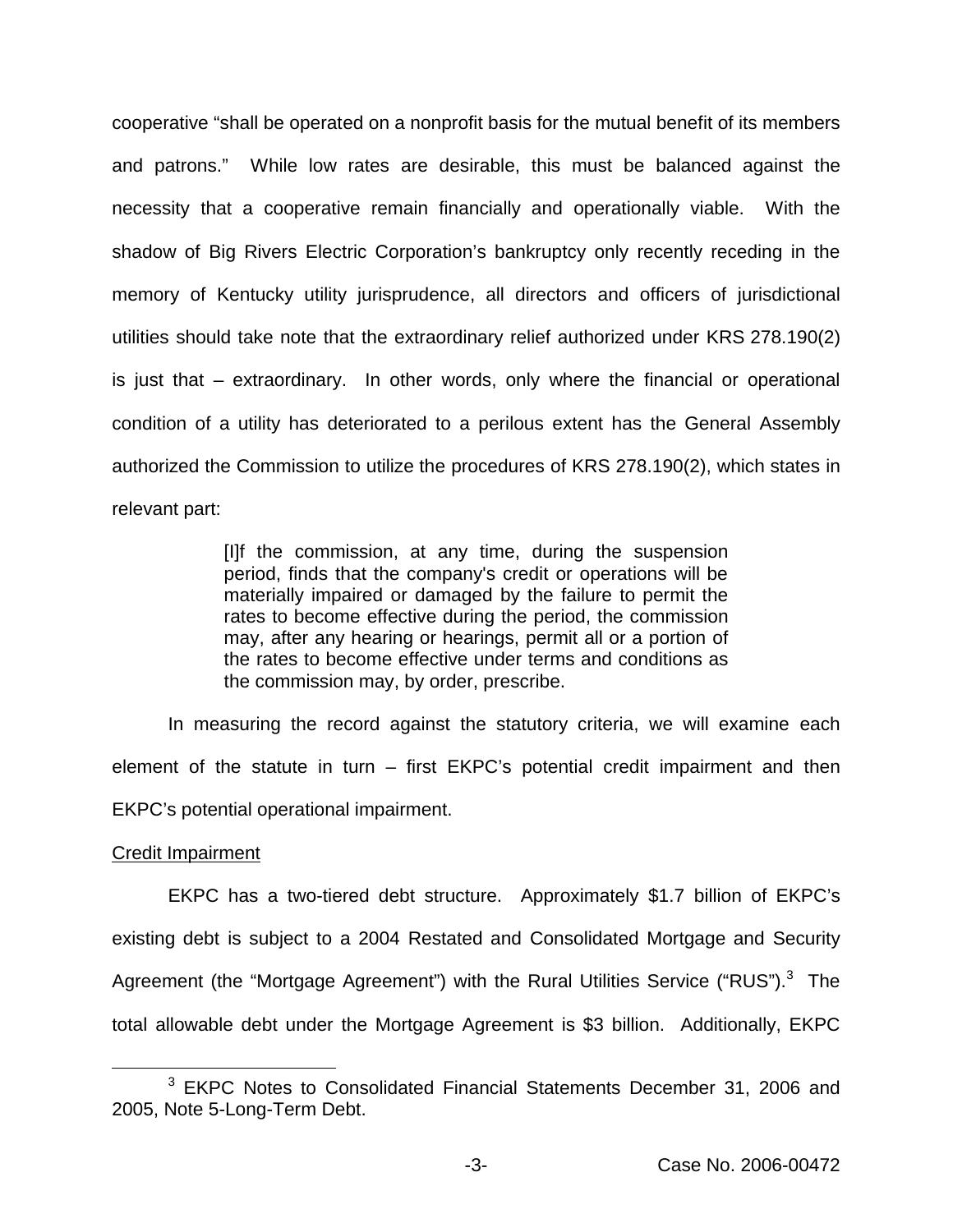has a 2005 \$650 million Unsecured Credit Agreement (the "Credit Facility") with a consortium of lenders led by the National Rural Utilities Cooperative Finance Corporation ("CFC"). At this time, EKPC has drawn all but approximately \$195 million of the unsecured credit line.<sup>4</sup> Both agreements have cross-default provisions.

In its response to data requests relating to an alleged credit impairment, EKPC asserted that without interim rate relief, it would fail to achieve the required debt service coverage ratio ("DSC") for 2007 and, because of poor financial results in previous years, EKPC would be in a position wherein it is subject to a declaration of default under its Mortgage Agreement with RUS.<sup>5</sup> EKPC also asserted that while it hoped to achieve a net margin of \$6 million in 2007, \$34 million of its earnings were comprised of the Allowance for Funds Used During Construction ("AFUDC"), which is non-cash earning.<sup>6</sup> Finally, EKPC asserted in its data request responses that the President's proposed federal budget for 2008 included a provision eliminating RUS funding of loans for generation projects.7 In testimony submitted by EKPC's President and Chief Executive Officer, Bob Marshall, EKPC further asserted that the cost of potential penalties and fines to be levied against EKPC by the United States Environmental Protection Agency were a source of potential credit impairment.<sup>8</sup> Mr. Marshall also asserted that an

<sup>4</sup> See Transcript of Evidence ("T.E."), March 22, 2007, at 108.

<sup>5</sup> See EKPC Response to Commission Second Data Request, filed Feb. 27, 2007, Response 6(a).

 $6$  See id.

 $7$  See id.

<sup>&</sup>lt;sup>8</sup> See Testimony of Bob Marshall, filed Feb. 6, 2007, at 3.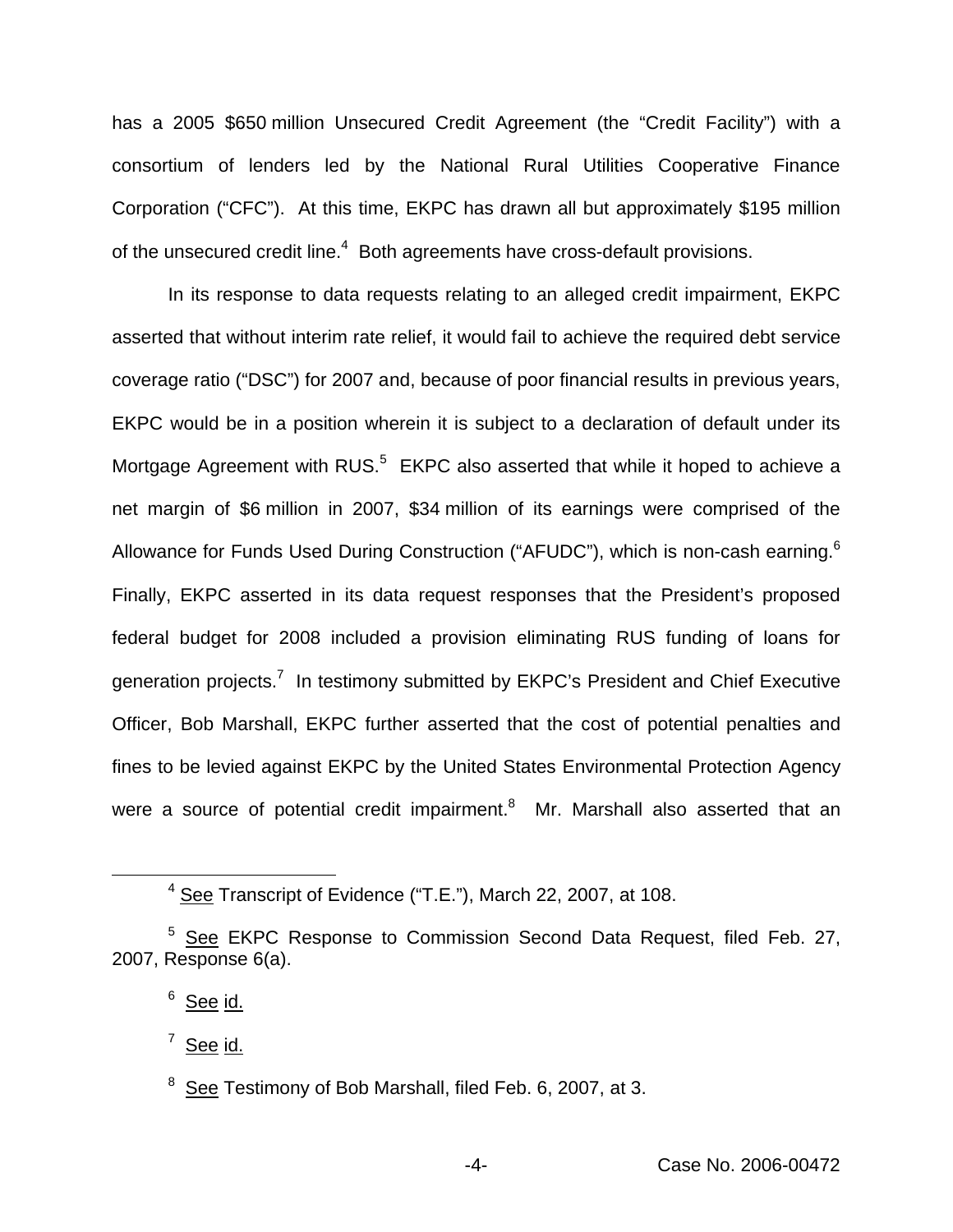increased capital construction budget exposed EKPC to greater interest expense and that this too contributed to its credit impairment.<sup>9</sup> At the March 22, 2007 hearing, EKPC additionally asserted that any default under the Mortgage Agreement would also trigger a cross-default provision in its Credit Facility. David Eames, EKPC's Vice President of Finance, testified that if sums due and owing under the Mortgage Agreement and Credit Facility were required to be repaid due to a default under either agreement, EKPC would be insolvent.<sup>10</sup>

Taken individually, none of these factors would appear to constitute a material impairment of credit as contemplated by the plain and ordinary language of the statute. While EKPC asserts many grounds to support a credit impairment finding, some are simply too remote to be given much credence. For instance, the Commission attaches little significance to EKPC's reliance upon the potential elimination of the RUS generation loan program in the proposed federal budget for 2008. As EKPC concedes, a proposed budget is far removed from an enacted budget,  $11$  and the likelihood of any detrimental impairment of EKPC's credit flowing from the passage of the federal budget is simply too speculative to be given any weight at this time. Likewise, EKPC firmly contends that its decision to reserve \$32 million in 2005 to satisfy potential fines and penalties arising from its environmental litigation is reflective of a prudent business practice and not an admission that the fines and penalties will actually be due and

<sup>9</sup> See id.

- <sup>10</sup> See T.E., March 22, 2007, at 104.
- $11$  See id. at 64-65.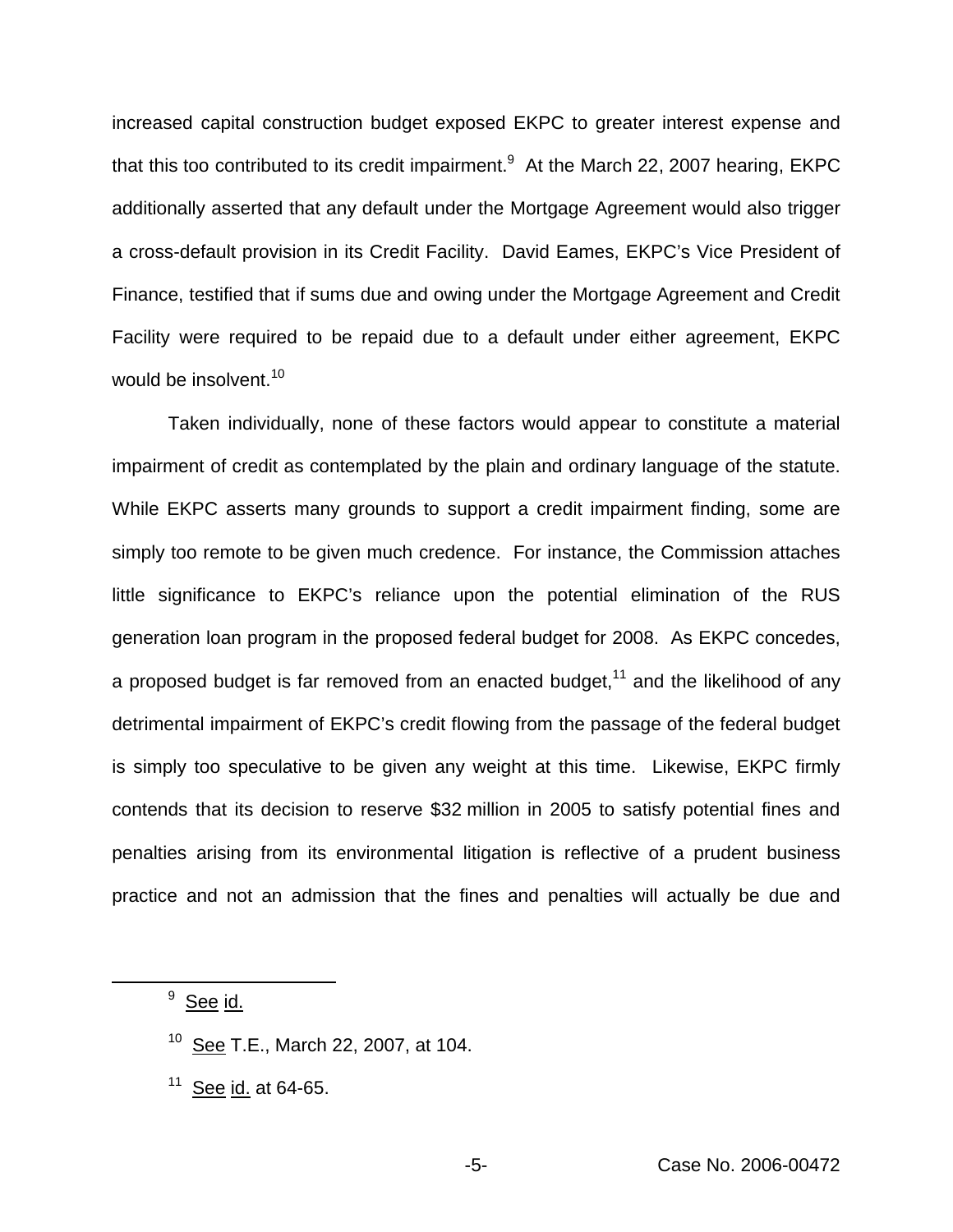payable at some point in the future.<sup>12</sup> EKPC thereby undercuts its own argument that the \$32 million reserve results in a credit impairment. Accordingly, this factor is also given little weight.

The remaining assertions raised by EKPC are more responsive to the statutory criteria of credit impairment. As demonstrated by the outage of the Spurlock No. 1 unit in 2004, the costs of purchasing power are generally higher than generating power. In the event that EKPC is forced to purchase power in any significant amounts, its creditworthiness will certainly be an issue. $13$  Likewise, it was the continuing decline in EKPC's Times Interest Earned Ratio ("TIER") that caused the Commission to commence an investigation into EKPC's financial condition in October of 2006.<sup>14</sup> Despite some improvement in EKPC's margin in 2006, Mr. Eames rightly points out that EKPC's overall financial condition has not improved.<sup>15</sup> The positive margin EKPC produced in 2006 is largely a product of its revised depreciation schedule and its AFUDC accounting.<sup>16</sup> When these factors are removed, EKPC posted another substantial deficit for 2006 at a time when its exposure to credit costs were increasing. Given its failure to satisfy the debt covenants contained in the Mortgage Agreement,

 $12$  See id. at 37.

 $13$  See id. at 120.

<sup>14</sup> Case No. 2006-00455, An Investigation into the Financial Condition of East Kentucky Power Cooperative, Inc.

<sup>15</sup> See T.E., March 22, 2007, at 67-68, 71.

 $16$  See id. at 60-61, 71,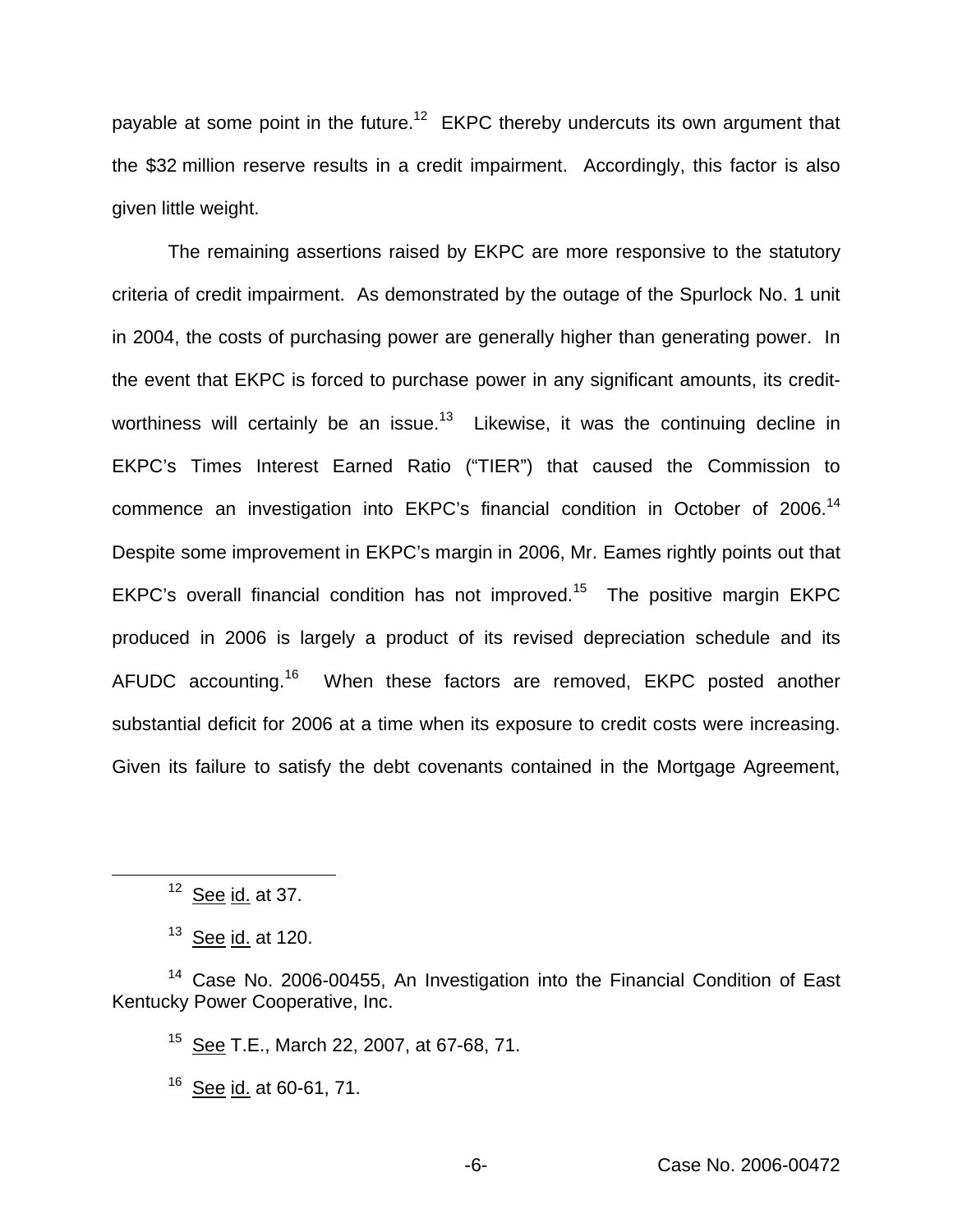EKPC's financial viability appears at this point to be almost entirely within the discretion and good grace of RUS.

The most compelling evidence, however, comes from the testimony of Jonathan Don, Vice President of Capital Market Member Products for CFC. Mr. Don testified that although the 2006 amendment to the Credit Facility eliminated the immediate danger of EKPC defaulting under the terms of the Credit Facility, EKPC was subject to a declaration of default under the Mortgage Agreement and a subsequent cross-default declaration under the Credit Facility.<sup>17</sup> Mr. Don further stated that EKPC's existing unsecured creditors would be unlikely to enlarge the Credit Facility until such time as EKPC's financial condition improved.<sup>18</sup> EKPC's financial condition has deteriorated to the point, according to Mr. Don, that several of the unsecured lenders have placed EKPC on a credit watch list and have instituted a heightened tracking system of EKPC's financial indicators.19 Most telling, Mr. Don indicated that EKPC's credit rating had fallen from somewhere in the BBB to BBB- range at the time the Credit Facility was originally entered into, to a current rating in the subinvestment grade or "junk" classification.<sup>20</sup> Mr. Don explained that with a subinvestment grade credit rating,  $EKPC$ may be simply unable to find a creditor willing to establish an unsecured revolving line of credit.<sup>21</sup>

<sup>17</sup> See id. at 134-35.

- <sup>18</sup> See id. at 135.
- <sup>19</sup> See id. at 137, 143-144.
- $20$  See id. at 140-141.
- $21$  See id. at 141-142.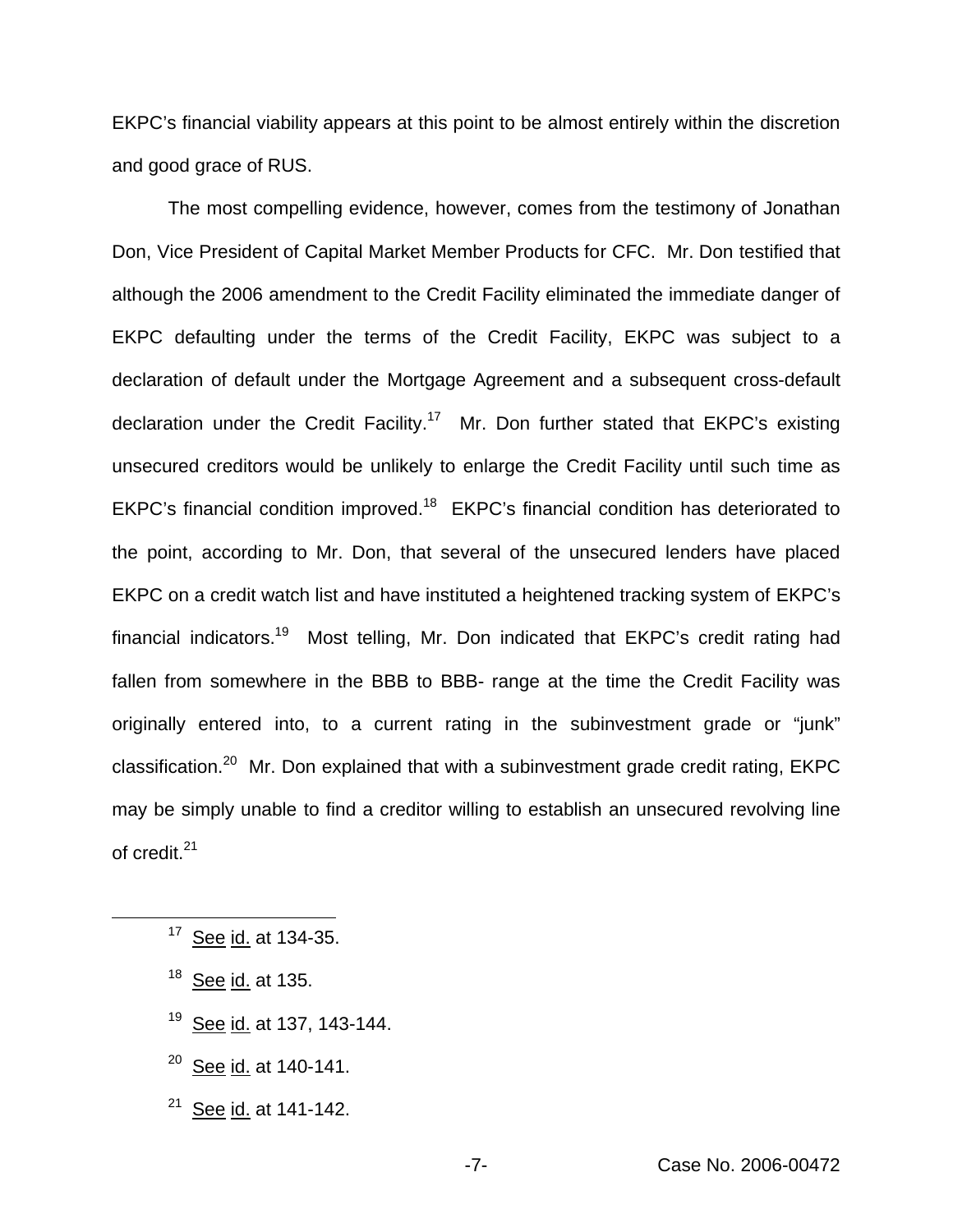On the basis of the foregoing, the Commission hereby finds that: (1) beginning with the unplanned outage of the Spurlock No. 1 unit in July of 2004, EKPC's financial condition has steadily and consistently deteriorated and shows no immediate signs of improvement; (2) due to a significant capital construction program, EKPC has incurred increasing levels of interest expense at a time when it is least able to absorb such increasing costs; (3) EKPC's credit-worthiness has deteriorated to the point that its credit score would likely be in the subinvestment grade category; and (4) but for the willingness of RUS to forebear from making any declaration of default under the Mortgage Agreement, which would also trigger the cross-default provisions of the Credit Facility, EKPC would be insolvent. Although the Commission recognizes and appreciates the commitment of EKPC's new management to reduce costs wherever possible, such reductions, at least in the short term, will be insufficient to reverse its credit impairment. The Commission therefore concludes that these findings taken as a whole will result in the credit of EKPC being materially impaired or damaged unless a portion of the general rate increase proposed in EKPC's application is permitted to become effective under the terms and conditions set forth herein.

### Operational Impairment

Though it is unnecessary at this point for the Commission to look beyond EKPC's credit impairment, we find additional support for our decision when EKPC's potential for operational impairment is also considered. In its response to data requests relating to an alleged operational impairment, EKPC asserted that without interim rate relief, it would likely be forced to defer maintenance on unidentified generation and transmission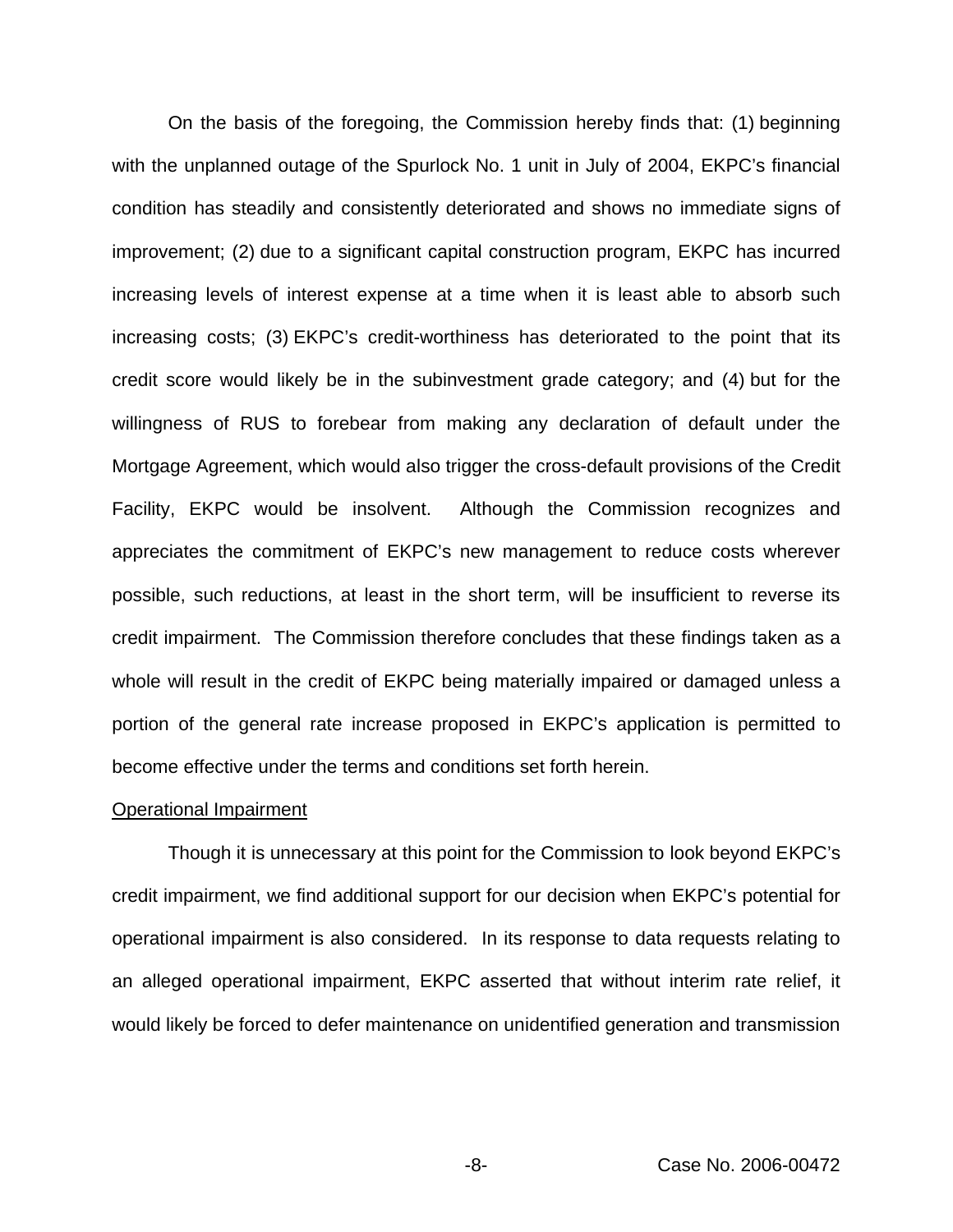projects, which could potentially affect electric system reliability.<sup>22</sup> EKPC also asserted that its construction program could be halted if RUS were to "freeze" future loan advances. $^{23}$  At the March 22, 2007 hearing, EKPC stated that without interim rate relief, it would be unable to hire for positions "that need to be filled" resulting in EKPC "falling behind in our construction programs and other programs that affect our operation...."<sup>24</sup> Mr. Marshall also testified that while the situation regarding the level of Lake Cumberland had no operational effect on EKPC during the historic test year,<sup>25</sup> "certainly it has an effect and is a concern as we move forward."<sup>26</sup> Mr. Eames helped quantify the cost of the potential draw-down of Lake Cumberland by stating that necessary improvements to the John Sherman Cooper Station ("Cooper Station") would be approximately \$25 million while the costs of purchasing replacement power would be

 $23$  See EKPC's Response to Commission Staff's Second Data Request, Response 6(b).

<sup>&</sup>lt;sup>22</sup> See EKPC's Response to Commission Staff's Second Data Request, Response 6(b). On cross-examination, Mr. Eames elaborated on this response and indicated the referenced deferrals were for overhauls of the turbines at Spurlock No. 2 and Dale No. 3. Specifically, the overhauls would be deferred for 6 months beyond their normal 10-year cycle, which is already beyond industry standards. See T.E., March 22, 2007, at 86, 106.

<sup>&</sup>lt;sup>24</sup> See T.E., March 22, 2007, at 105.

 $25$  On January 22, 2007, the U.S. Army Corps of Engineers announced plans to lower the Cumberland Lake level at Wolf Creek Dam in Russell County, Kentucky, to 680 feet in response to internal and independent studies that have classified the dam as being at high risk for structural failure. See U.S. Army Corps of Engineers, Nashville District news release 07-01, *http://www.orn.usace.army.mil/pao/news\_releases/ 2007%20news%20releases/07-01.pdf*. The Corps subsequently announced the lake level could be drawn down to 650 feet.

 $26$  See T.E., March 22, 2007, at 157.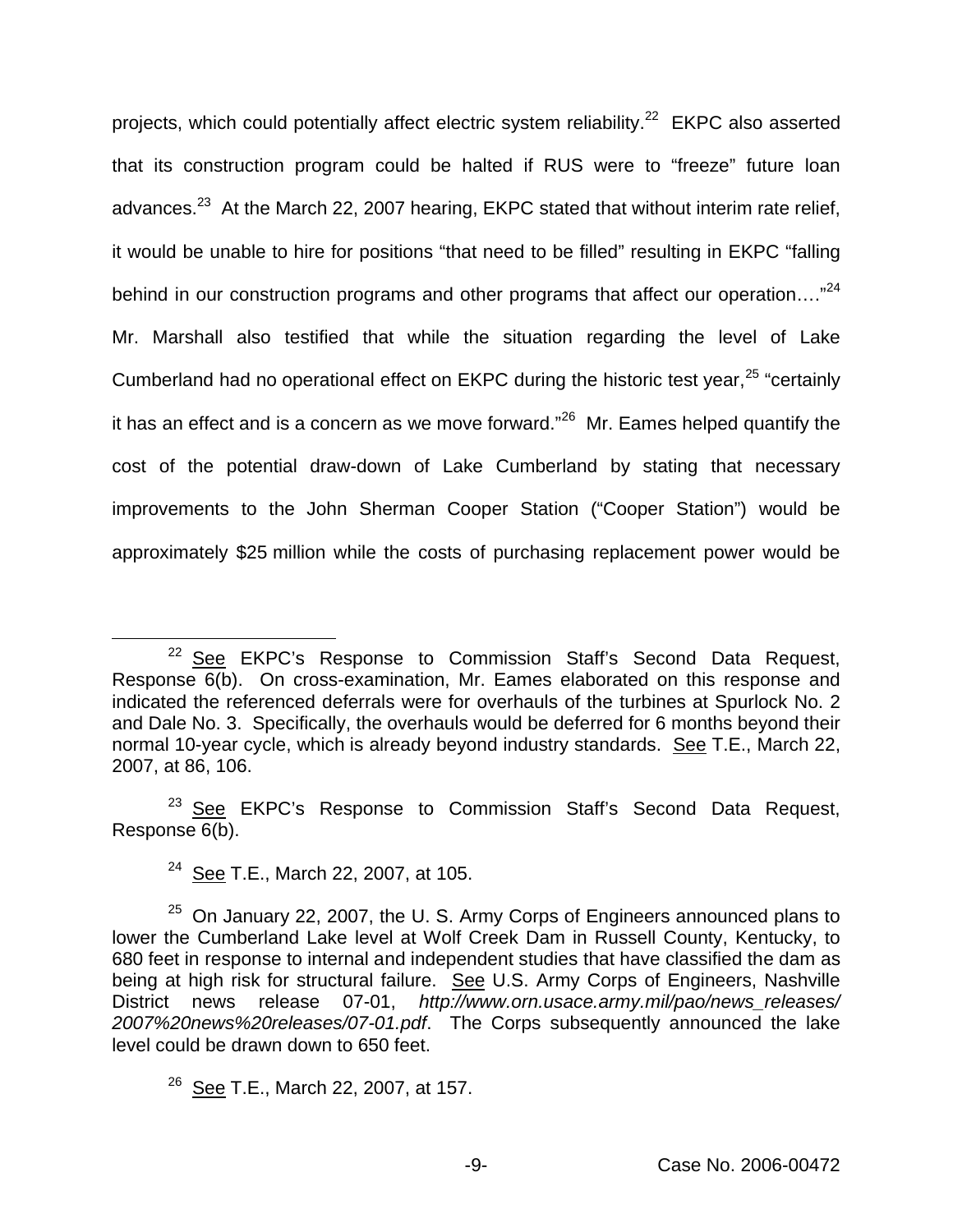"far in excess of that on an annual basis." $27$  While EKPC indicated that it was cutting costs by carefully reviewing expenditures and offering qualifying employees early retirement, $28$  it held out the possibility that layoffs would result if interim rate relief were not granted and additional cost saving measures were not effective.<sup>29</sup>

While the danger associated with any operational impairment may not be as immediate as EKPC's ongoing credit impairment, there is little doubt that the two are closely related. In the absence of some form of interim rate relief, EKPC is caught in a difficult position – to preserve its financial viability, it would be forced to embark upon an even more aggressive cost-cutting program at the expense of its workforce and perhaps at the expense of its reliability and safety programs. This is, of course, a recipe for disaster. As stated before, while low rates are desirable, this must be balanced against the necessity that a cooperative remains financially and operationally viable. Unless and until EKPC regains a solid financial footing, its operations will be under threat of material impairment.

On the basis of the foregoing, the Commission hereby finds that: (1) the U.S. Army Corps of Engineers' decision to lower the level of Lake Cumberland has placed the continued reliable operation of the Cooper Station at risk; and (2) as a result of its cash shortage, EKPC has decided to defer scheduled maintenance of the Spurlock No. 2 and Dale No. 3 generation units, despite the fact that these units are already beyond industrial standards for maintenance. The Commission therefore concludes

- <sup>28</sup> See id. at 160-161.
- $29$  See id. at 89.

 $27$  See id. at 97.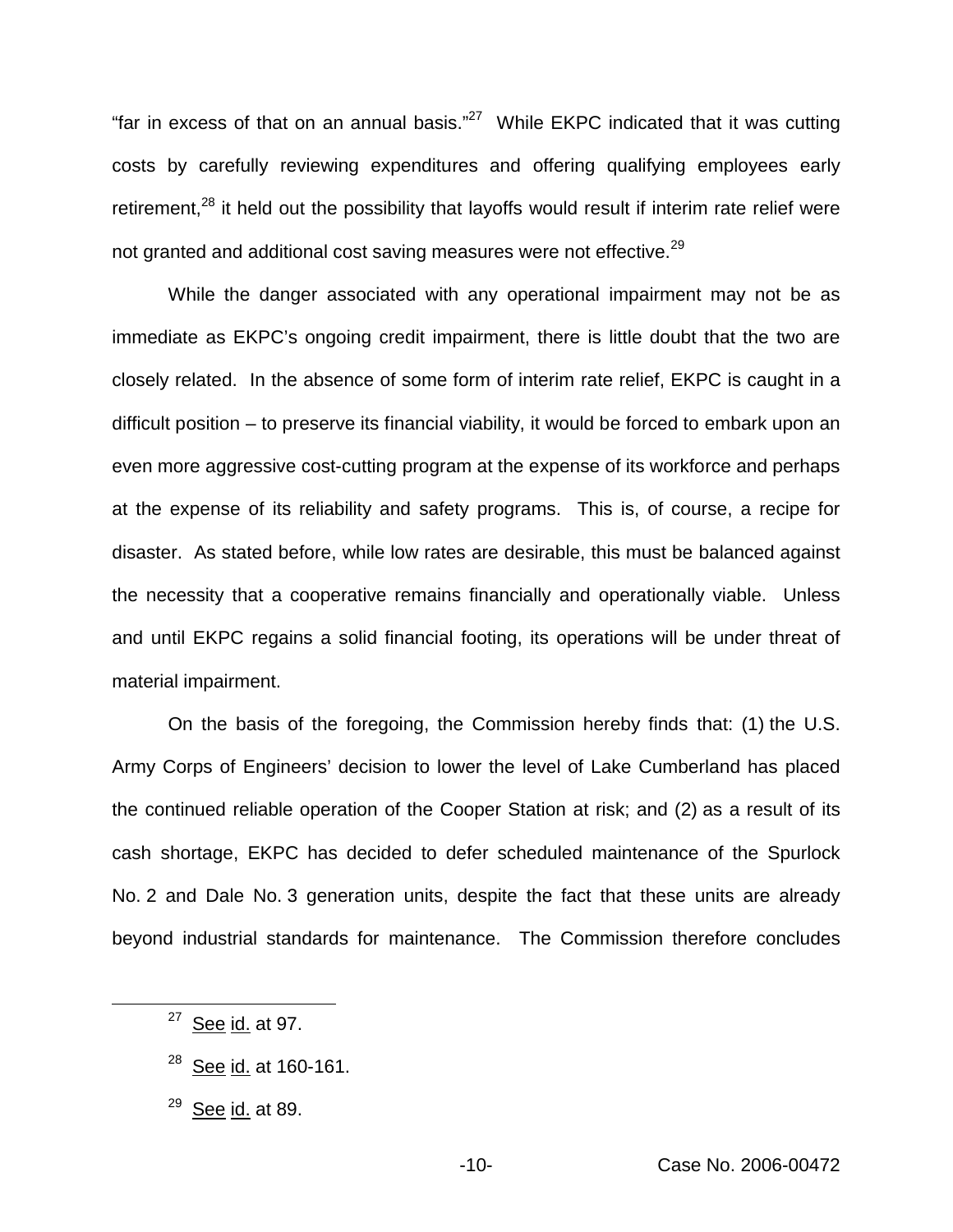that the combination of these factors will result in the operations of EKPC being materially impaired or damaged unless a portion of the general rate increase proposed in EKPC's application is permitted to become effective under the terms and conditions set forth herein.

# SCOPE OF SUSPENSION PERIOD RATE RELIEF

In light of the fact that the Commission has determined that a material credit and operational impairment will occur at EKPC unless interim rate relief is granted during the suspension period, we now turn to the scope, terms, and conditions of such rate relief. The Commission notes that all of the parties to the case initially reached a settlement in principle on March 6, 2007. Subsequently, however, the Sierra Club determined to withhold its consent to the proposed settlement agreement. Consequently, the Commission cannot accept the settlement agreement as drafted. However, we have reviewed the proposed settlement agreement and find many of its terms to be a reasonable resolution of the issues associated with the implementation of an interim rate increase for EKPC.

The proposed settlement agreement requests EKPC to be awarded an annualized rate increase of \$19.0 million, commencing on April 1, 2007. Though EKPC itself concedes that this level of relief will be insufficient to satisfy its debt covenants in  $2007$ , $30$  we will accept EKPC's judgment that this level of interim increase is

 $30$  Mr. Eames testified that even with an annualized \$19.0 million in interim rate relief, "that, as far as meeting our [debt] covenants, we are in a very dire situation." T.E., March 22, 2007, at 113. He later testified that EKPC would still fail to achieve the requisite debt service coverage ratio for 4 years in a row under the Mortgage Agreement. See id. at 116.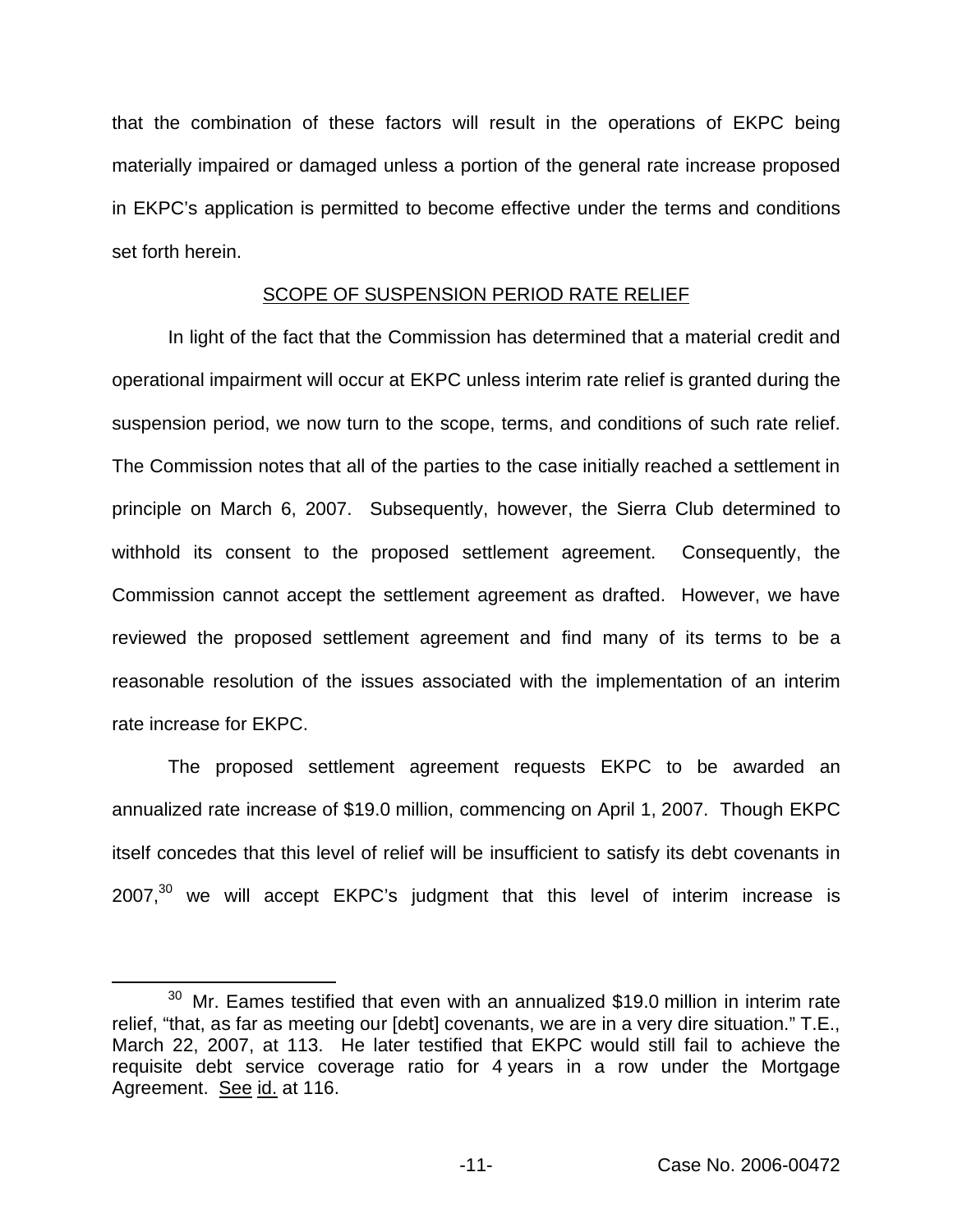reasonable.<sup>31</sup> The Commission will permit a portion of EKPC's requested increase  $-$ \$19.0 million on an annualized basis – to go into effect for service rendered on and after April 1, 2007. This interim rate relief shall be collected subject to refund and, in the event that EKPC ultimately collects more under the rates established in this Order than the Commission authorizes as permanent rates at the conclusion of this proceeding, EKPC shall refund the difference along with interest at the average of the Three-Month Commercial Paper Rate as reported in the Federal Reserve Bulletin and the Federal Reserve Statistical Release.

The rate relief awarded herein shall be allocated to the individual sections of EKPC's wholesale rate schedule on the same percentage basis and according to the same rate design methodology as in the proposed tariffs filed in EKPC's application. The rate increase reflected in the proposed tariffs will be adjusted proportionally to reflect the annual increase of \$19.0 million and not the \$43.4 million originally requested. Any refunds required as a result of EKPC's over-collection or a finding that EKPC's proposed tariff is unreasonable shall be passed through to EKPC's member cooperatives, with interest, through the approach required by KRS 278.455(2). The Commission will not impose the provisions contained in paragraphs four and five of the proposed settlement agreement as we find those terms, in this context, to be a disincentive to controlling and containing expenses.

 $31$  EKPC contends that it will be able to achieve the financial ratios required by the debt covenants by cutting expenditures. See T.E., March 22, 2007, at 126-127. EKPC also notes, however, that this could require at least an additional 3 to 5 percent reduction in discretionary spending. See id. at 174.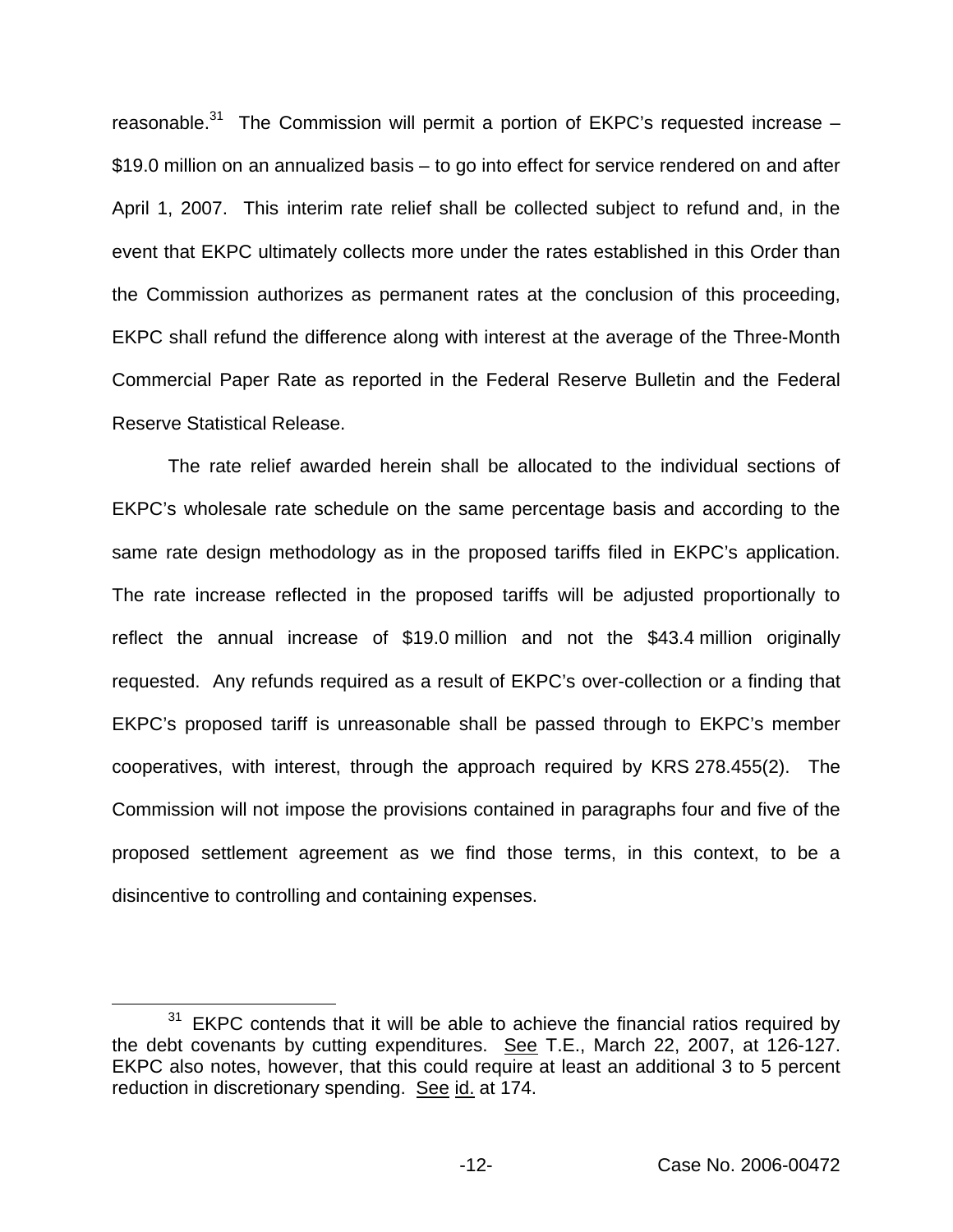Due to the unique and extraordinary circumstances of this proceeding, the Commission finds it is reasonable to monitor EKPC's financial condition more closely during the pendency of this proceeding. Beginning on April 1, 2007 and ending on the effective date of the Commission's final Order in this case, EKPC will file with the Commission a monthly accounting of its expenses and revenues in both a monthly format and a 12-month ending format to enable the Commission and the parties to monitor EKPC's margins. EKPC will also provide monthly budget information for calendar year 2007 and a calculation of its TIER and DSC as of the 12-month period ending for each month included in this monitoring period. The required financial information will be filed no later than 30 days after the end of the reporting month.

IT IS THEREFORE ORDERED that:

1. EKPC shall be granted an increase in its base rates by the sum of \$19.0 million on an annualized basis for service rendered on and after April 1, 2007. EKPC shall maintain its records in such manner as will allow the proper determination of any amount to be refunded, in the event refund is required, upon final resolution of this matter.

2. This interim rate relief shall be collected subject to refund and, in the event that EKPC ultimately collects more under the rates established in this Order than it is finally allowed to collect under permanent rates established at the end of this proceeding, EKPC shall refund the difference along with interest at the average of the Three-Month Commercial Paper Rate as reported in the Federal Reserve Bulletin and the Federal Reserve Statistical Release. Any refunds required as a result of EKPC's over-collection or a finding that EKPC's proposed tariff is unreasonable shall be passed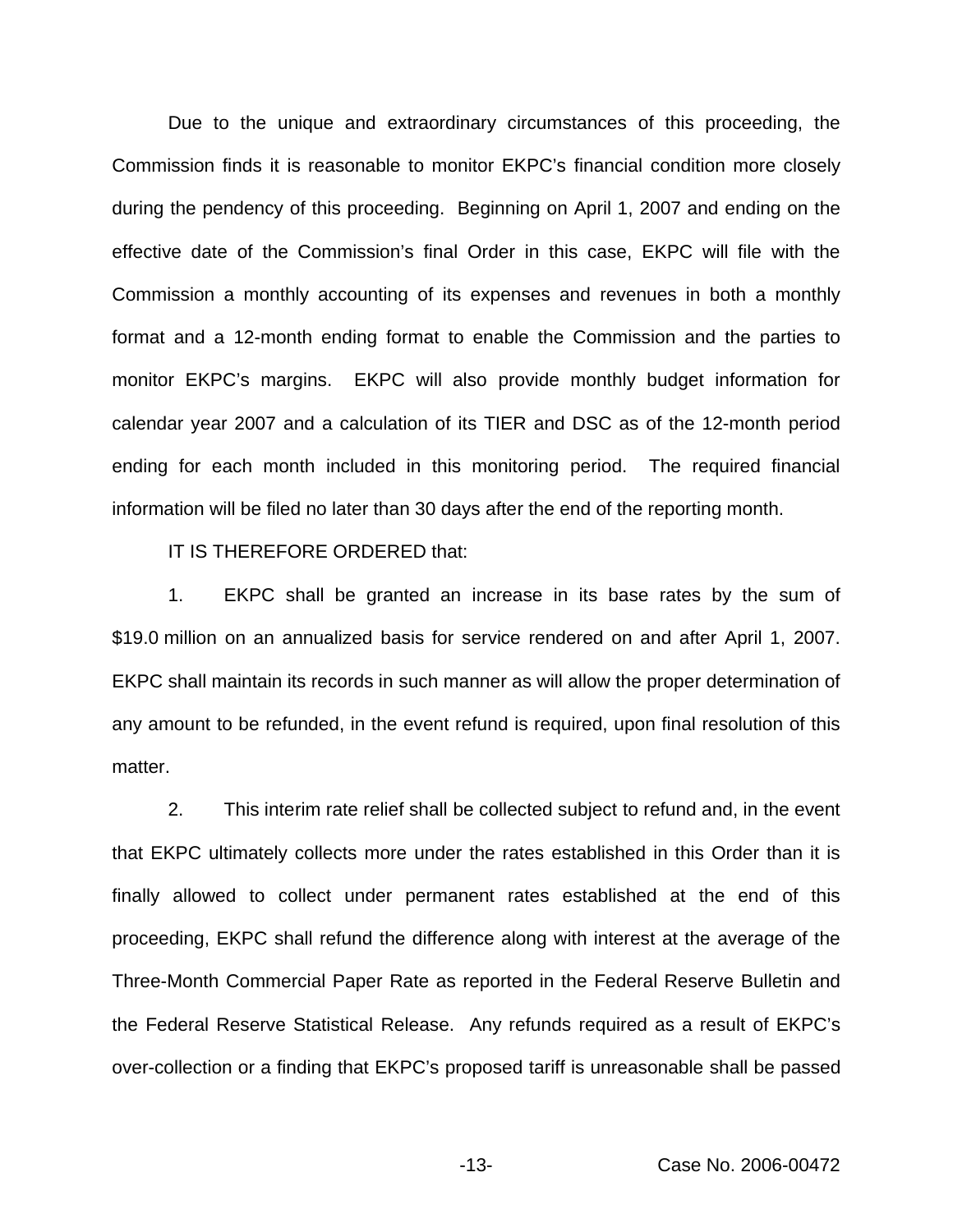through to EKPC's member cooperatives, with interest, through the approach required by KRS 278.455(2).

3. The rate relief awarded herein shall be allocated to the individual sections of EKPC's wholesale rate schedule on the same percentage basis and according to the same rate design methodology as in the proposed tariffs filed in EKPC's application.

4. The rate increase reflected in the proposed tariffs shall be adjusted proportionally to reflect the annualized increase of \$19.0 million and not the \$43.4 million originally requested.

5. Within 10 days of the date of this Order, EKPC shall file its tariffs reflecting the \$19.0 million annualized increase granted herein.

6. Beginning on April 1, 2007 and ending on the effective date of the Commission's final Order in this case, EKPC shall file with the Commission a monthly accounting of its expenses and revenues in a monthly format and a 12-month ending format to enable the Commission and the parties to monitor EKPC's margins. EKPC shall also provide monthly budget information for calendar year 2007 and a calculation of its TIER and DSC as of the 12-month period ending for each month included in this monitoring period. The required financial information shall be filed no later than 30 days after the end of the reporting month.